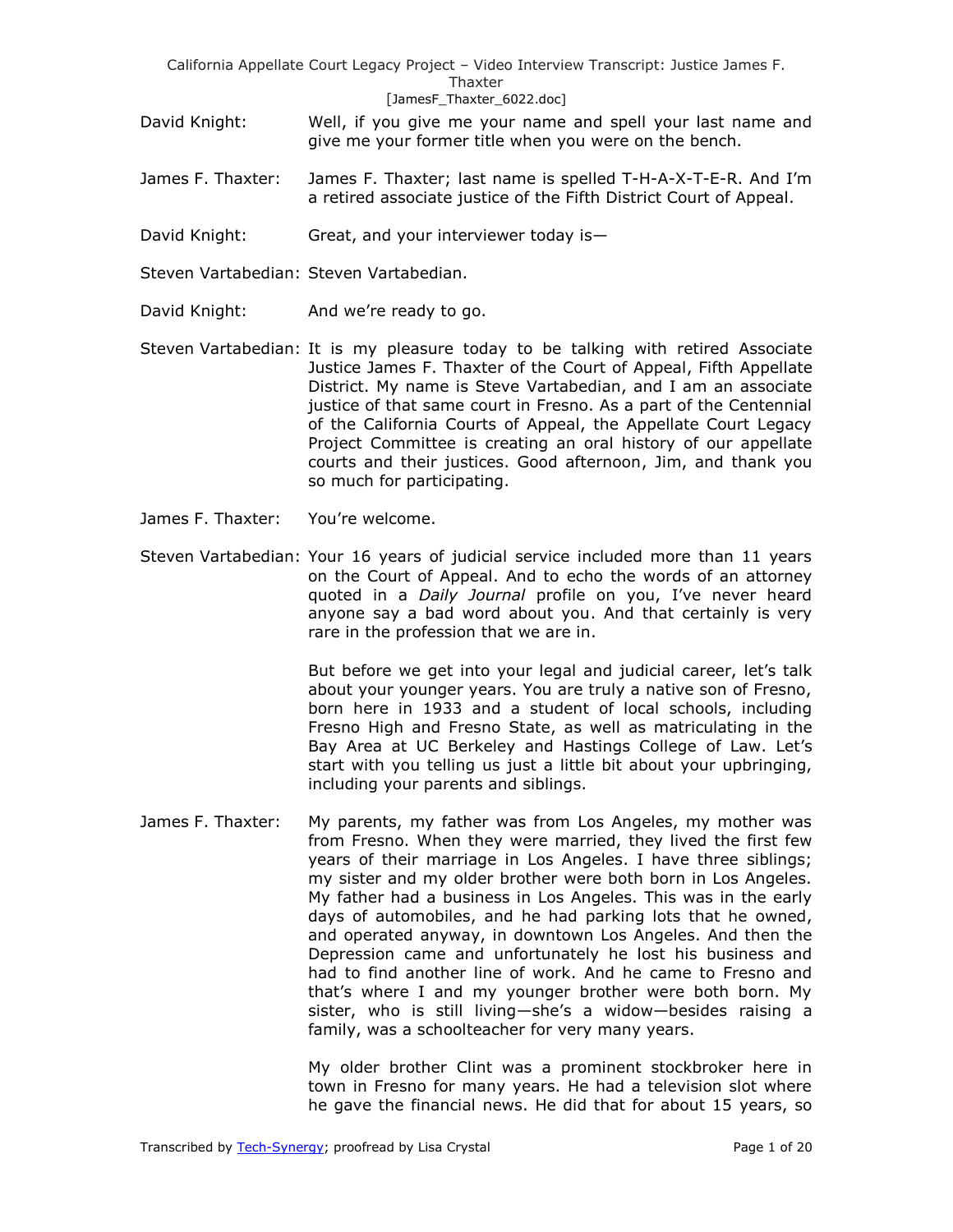> he became very prominent. He's retired and also living here in Fresno.

> My younger brother, Tom, who was quite an athlete, played football at UCLA on the team that won the national championship. He became an orthopedic surgeon and was very prominent here in Fresno. Unfortunately he passed away about 11 years ago now. So three of the four are still surviving.

- Steven Vartabedian: In fact, I've mentioned this to you before, I knew your mother long before I met you. About the time you were attending law school, I was a student at Fresno's Winchell Elementary School, where going to the principal's office wasn't so bad because this principal's secretary was this kind, sweet woman by the name of Mrs. Genevieve Thaxter. And I know I chatted with her, I believe, at one of your swearings-in; and what a wonderful lady she was.
- James F. Thaxter: Yeah. She was a secretary for a school principal, elementary school principals for many, many years, and Winchell was one school; I do remember she was there for several years. I think the principal then was Ray Swords. So she had . . . many people have told me the same story that you've told me, that they knew my mother through that relationship.
- Steven Vartabedian: Let's go back to your early education. Was there any one person who had a particularly significant influence on you over the years?
- James F. Thaxter: Well, there was a coach at Fresno High School by the name of Erwin Ginsburg who was sort of a legendary figure in local athletics, and he had some character traits that stayed with me that I would try to emulate. I obviously never could, but I remember him particularly well.

# $(00:05:07)$

Later, when I got into college, there was a professor when I was going to Cal Berkeley who taught a business law class, which sparked my interest in law and ultimately led me into this profession. His name was Franklin Stark. He was a practicing attorney in Oakland and he also taught at the university; and I've often thought of him, because I know that he's the one that got me interested in law.

Steven Vartabedian: What school activities did you most enjoy?

James F. Thaxter: When I was in high school I wasn't much of an athlete. My brothers were both athletes, but I didn't have that talent. But I was a great sports fan—still am to this day.

Steven Vartabedian: You and I are alike in that regard.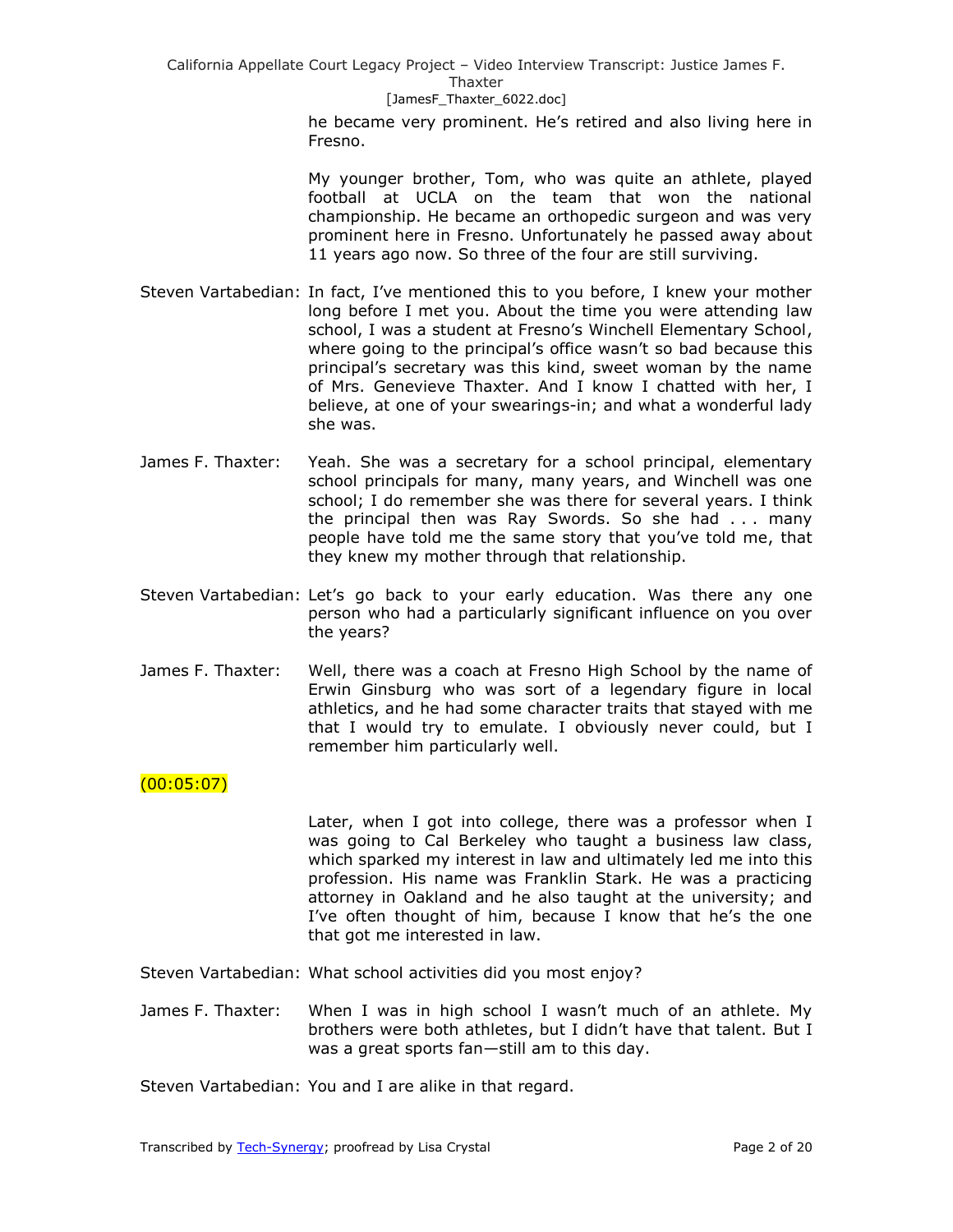- James F. Thaxter: Right. And I became active on the school newspaper, called the *Outlet,* in Fresno High School and I was the sports editor there for two or three years; and I've retained that interest all my life.
- Steven Vartabedian: Once you got to college, what was your major, and what degrees did you obtain prior to law school?
- James F. Thaxter: I started out at Fresno State. I graduated from Fresno High School in 1951. I started out at Fresno State, but after one semester I decided to transfer, go out, go away from home on my own. And I had a lot of friends who were going to UC Berkeley, and that's where I wound up. My major was business administration. I had sort of a . . . some thought of becoming an accountant. That was, I had some talents along that line and my father had always wanted to be an accountant, or did a lot of business with accountants anyway, and it encouraged me. And that was what my goal was, I guess—if I had a goal at that point.

Then because I was in the business department I took this business law class, and that sort of turned me around, or at least changed directions for me.

- Steven Vartabedian: So you think that was the class that maybe started you thinking about the law school?
- James F. Thaxter: Well, no question about it, no question about it. I suddenly found something that I really was interested in.
- Steven Vartabedian: Now, before you started law school, you married the former Carol Nixon; in fact, the two of you have just celebrated this past summer, I believe, your 50th wedding anniversary?
- James F. Thaxter: That's correct.
- Steven Vartabedian: Congratulations on that.
- James F. Thaxter: Thank you.
- Steven Vartabedian: How is it that the two of you met?
- James F. Thaxter: Carol was a couple of years behind me at Fresno High; I knew her brother. She had two brothers, one of whom was the same age I was and one who was I think in between us; and I knew them somewhat and through them I knew her a little bit. But we didn't really see each other or start to date or anything until I was in college. I had returned from Berkeley to Fresno State. I finished up at Fresno State, got my bachelor's degree at Fresno State, and we started seeing each other. I don't remember any particular event that brought us together, but I asked her out; one thing led to another. We got married a couple of months before I started law school. So she was with me through all of law school.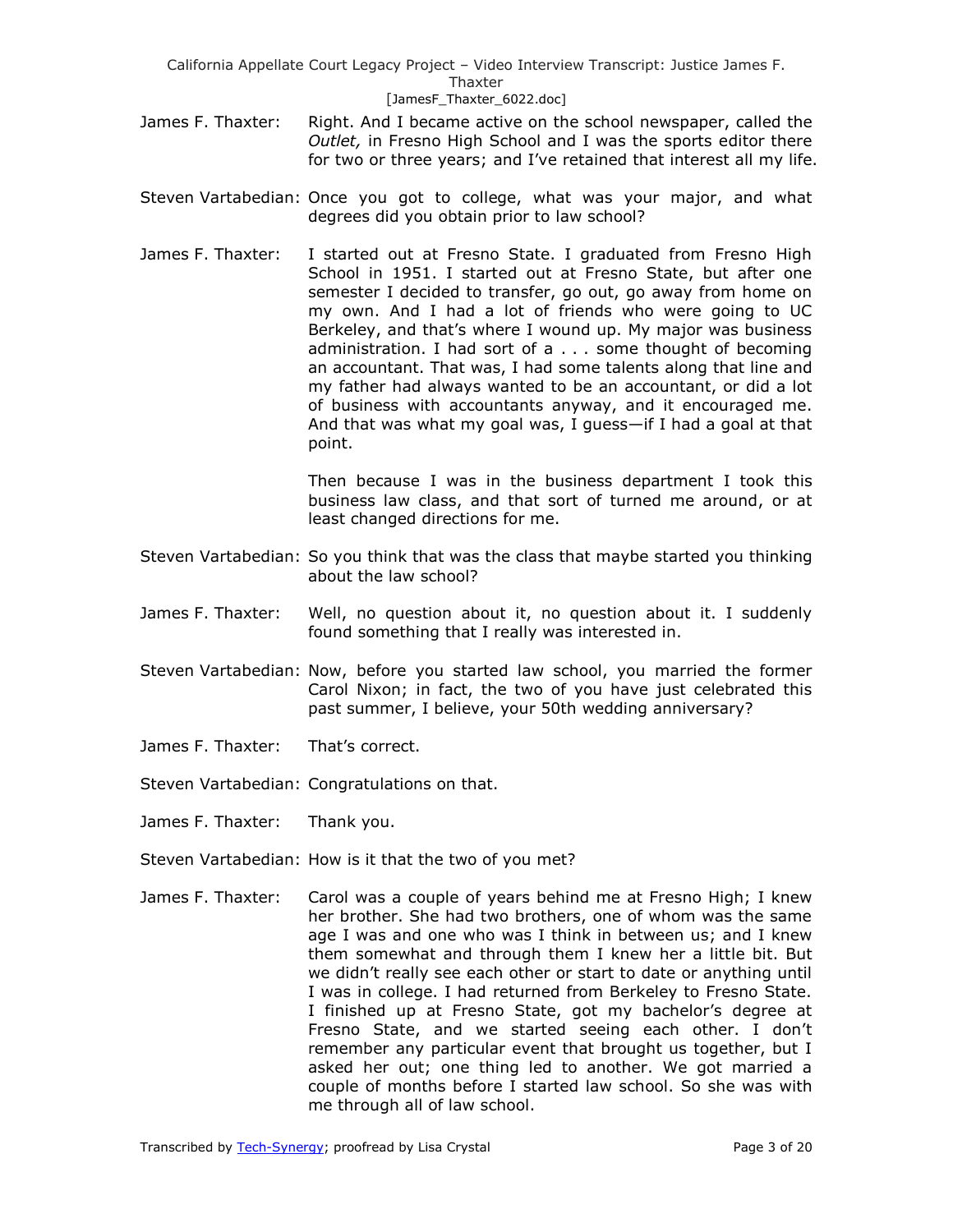- Steven Vartabedian: So as newlyweds for just a couple of months, you and Carol, I take it, relocated to the Bay Area. So you go to Hastings. And that would be in about 1956?
- James F. Thaxter: 1956.
- Steven Vartabedian: And certainly your activities and achievements during law school were noteworthy, including law review, the Thurston Honor Society, and Order of the Coif. Did Carol ever complain that, so early in your marriage, she'd become a law school widow?
- James F. Thaxter: Yes; I think that goes with the territory. Although law school . . . of course she was working to support me, get me through, but we didn't have much money. And so I was there when I wasn't at school. And then we had a child fairly early on right at the end of my first year in law school, so we had our hands full with . . . She was a big part of my getting through.
- Steven Vartabedian: It certainly sounds like she was. I think for many of us we've had that same experience. You've mentioned that your daughter Linda was born in about May of 1957. Did that have any effect on your perspective, as you were hitting the books hard and now you're a father?

## $(00:10:04)$

- James F. Thaxter: Oh, I'm sure it did; I'm sure it kept me with a real goal in mind—that I had to get through. And fortunately I was fairly successful in school and everything worked out.
- Steven Vartabedian: Do you think there were any experiences during law school that particularly influenced your career path in law that you took?
- James F. Thaxter: I can't really think of any single incidence. I learned early on that my interests were on the civil side, not on the criminal side. Although I did well in the criminal law class, it didn't hold for me the interest and the attraction that the civil side did. And so that probably had something to do with the fact that all my career as an attorney was on the civil side.
- Steven Vartabedian: So you graduated in 1959 and you were admitted to the bar that same year. Was there ever any doubt that you would return back to Fresno?
- James F. Thaxter: Yes. As a matter of fact we had pretty much made up our mind that we were going to stay in the Bay Area. I took a job in that interim period after the bar exam and waiting for the results to come out.
- David Knight: I'm sorry; let's ask that question again. I apologize; I bumped the camera.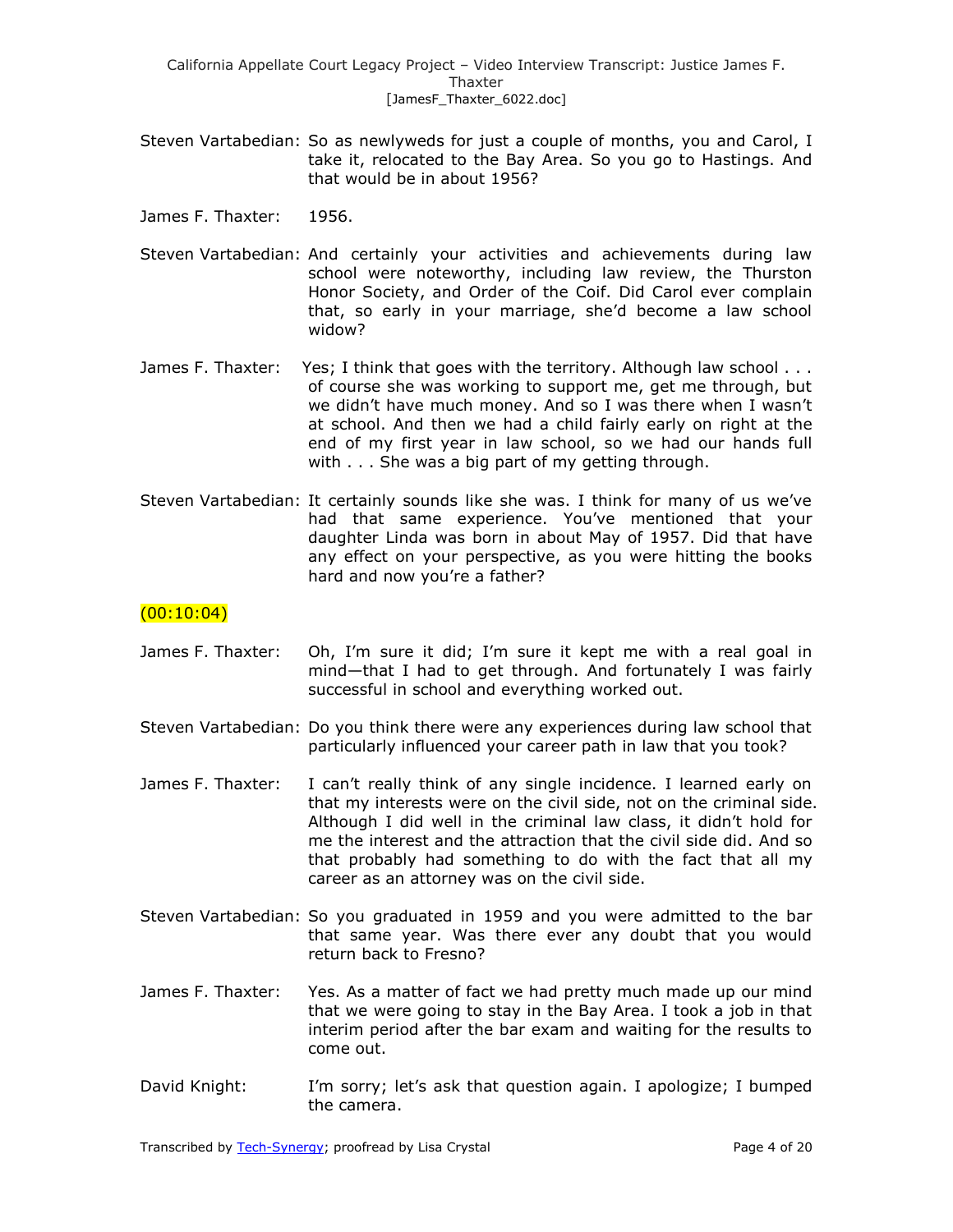- Steven Vartabedian: Upon your graduation and admission to the State Bar in 1959, was there ever any doubt that you would return to practice in Fresno?
- James F. Thaxter: Yes, there was considerable doubt; as a matter of fact, we had pretty much made up our mind that we were going to stay in the Bay Area. We love San Francisco. I took a job with a firm in Oakland after taking the bar exam and waiting for the results. I hadn't really tried to look for jobs on my own. I wasn't very good at marketing myself. I had been a good student, but I had been without any income for so long that I jumped at the first opportunity, and it turned out I didn't really enjoy the type of practice that that firm had. It was all on the plaintiff's side of personal injury and particularly railroad accident cases. I began to feel that maybe that wasn't really where I wanted to stay.

We came home for Thanksgiving, to spend with our families, in November of 1959. While I was home I got a call from Richard "Dick" Andrews, who I had known at Fresno High. And he was in practice then with his father, Chad Andrews, and he had heard of me, I guess, or knew that I was just out of law school, had taken the bar. And they asked me to come down and interview with them, which I did.

And they made an offer to employ me; and Carol and I talked about the pros and cons for a while and we decided we still wanted to stay in the Bay Area. So I turned the offer down and we went back after Thanksgiving up to San Francisco and went back to the firm where I was working. After a couple of weeks, doubts began to creep into my mind, and we talked about it some more; and we finally decided that maybe we really should be returning to where our families were and our homes were and where I had this offer. And I called Dick back and found that the offer was still available and I took it. And we moved back around New Year's 1960, and I joined that firm and was with them for 25 years, until I went on the bench.

Steven Vartabedian: At that time that you joined them, was it just the two of them?

- James F. Thaxter: It was just the two of them. The firm name was Andrews & Andrews.
- Steven Vartabedian: And as you started the practice, did you have a particular mentor?
- James F. Thaxter: Well, I would think both of them were mentors, but Chad Andrews, who had been in practice probably at that time over 30 years, sort of taught me everything I knew about the practical side of the practice of law. And I still think of things to this day that he taught me.

 $(00:15:04)$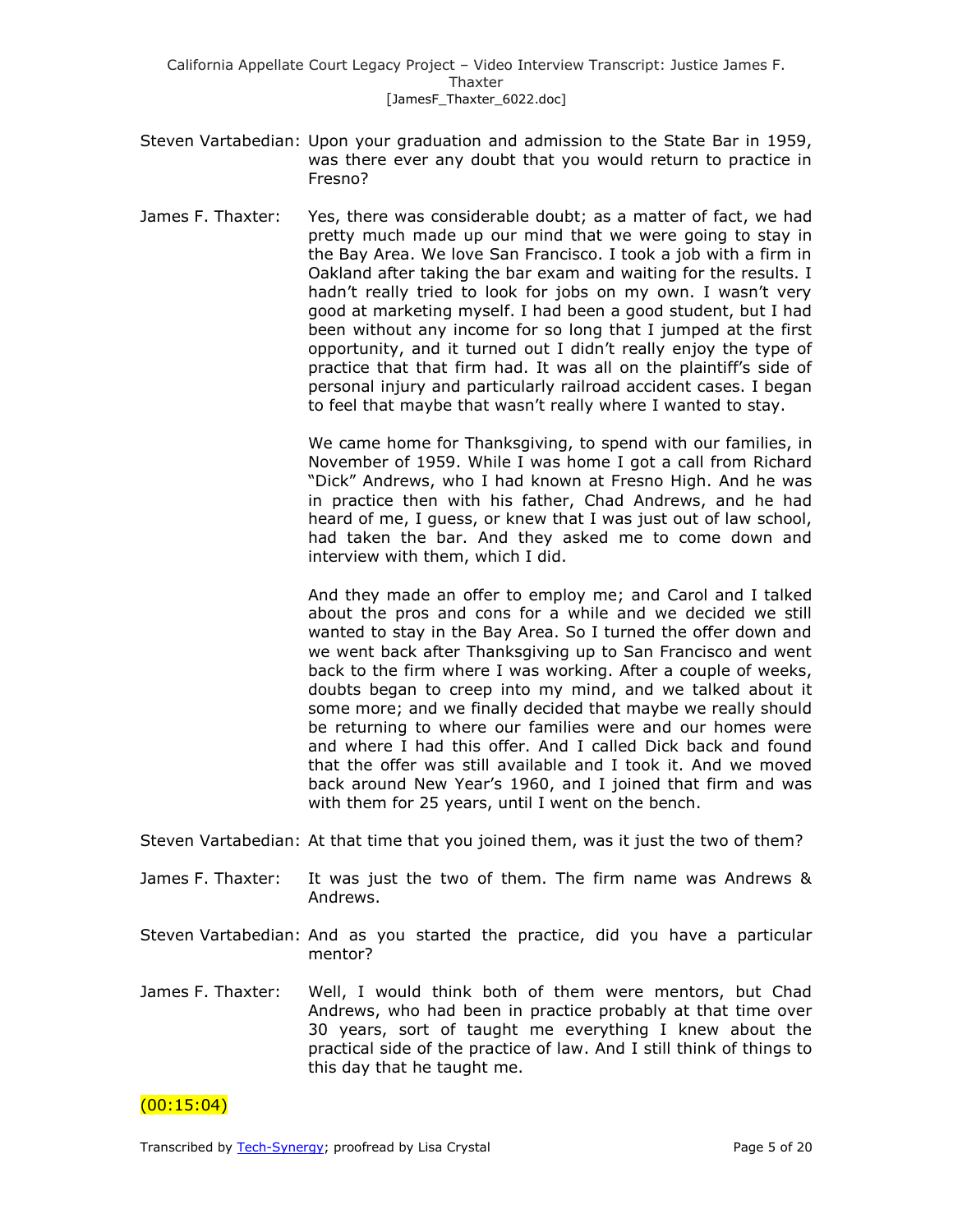> So I would think that he was probably a very important mentor to me.

- Steven Vartabedian: Yes, I imagine a very good one too. What was the nature of your practice?
- James F. Thaxter: It was a general civil practice, a small firm—individual clients, small businesses, farmers. One major client that they had—and which they still had when I left—was the Roman Catholic diocese. At that time it was the Roman Catholic Diocese of Monterey-Fresno; and I don't remember how many counties, but several counties, including Monterey and San Benito and counties over in that part of the state. After a few years the diocese split and it became . . . our client then was the Diocese of Fresno. So we had a lot of probate-related cases and just general civil, a lot of estate planning and things of that nature.
- Steven Vartabedian: Needless to say the Andrews partners were impressed by your work and you became a partner, I believe, within a couple of years, two years?
- James F. Thaxter: I think in 1963.
- Steven Vartabedian: Okay. That firm grew from the three of you. And in fact over the years some of the people that became members of that firm include Franklin Jones, who later served on the Fresno County Superior Court; and a fellow by the name of Marvin Baxter, presently on the California State Supreme Court. Could you tell us how you and Justice Baxter first met?
- James F. Thaxter: My recollection is that . . . well, let's see, I'm not positive; it was in connection with our law firm. I didn't know him before, and we interviewed him. He at that time, I believe, was a deputy district attorney, Fresno County deputy district attorney. And I may have met him at some bar function or something like that; it doesn't stand out in my mind now. But we had . . . we interviewed him for a position with our firm and I remember, while we were going through that process, we had a dinner at some lawyer's house. It was a bar function and it was outdoors on a patio. And he used to embarrass and I don't want to embarrass him; but I remember that he had an accident and dropped the plate that he was holding and he was afraid that that had killed his chances of being with our firm. Of course it didn't; then he became a very valued member of the firm.
- Steven Vartabedian: I can imagine how a nervous potential associate must feel at a moment like that.

James F. Thaxter: Yes.

Steven Vartabedian: So he did join your firm. What were your impressions of him as a new attorney in your firm?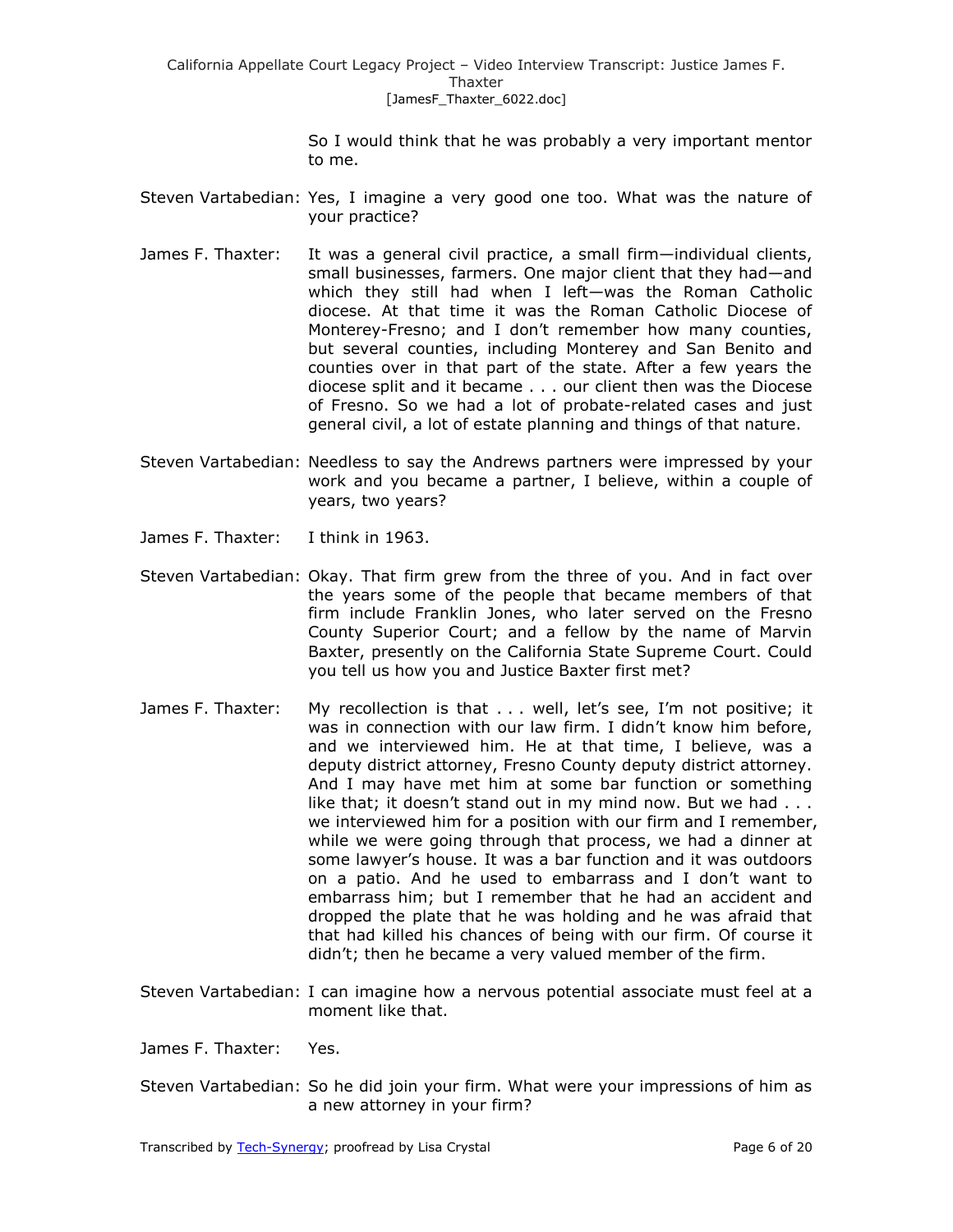- James F. Thaxter: Marvin is just as solid as they come—salt of the earth and very good work habits. He became a very valuable member of the firm. He seemed to specialize in family law, divorce cases, which I had been handling whatever divorce cases there were in the firm. I didn't really like that and I was sort of glad when he came along. And then in 1970 they changed the law and made . . . the no-fault law came into effect and I used that as an excuse to decline divorce cases. But Marvin built up quite a reputation, quite a large number of cases in that field.
- Steven Vartabedian: I recall that his family law practice was very substantial. By the 1970s, later 1970s, your firm continued to grow. Did very much change in your practice, or was it pretty much the same?
- James F. Thaxter: It was pretty much the same, I would say. It just seemed to expand. I became—personally, anyway—became more involved in litigation. In the early years I didn't think I would like litigation. I didn't think I was cut out for it; I thought to be a trial lawyer you had to be dramatic and theatrical and all that, which I wasn't. But I simply cut my teeth on a couple of cases one that I'll brag a little bit about, because the first trial I ever had, there were two defendants in a civil case. And two defendants; one of them was represented by Donald Franson and the other was represented by Hollis Best, who of course were two of the best known and most respected attorneys in Fresno. And we tried that case before Judge Edward Kellas. This is back in the early '60s, I guess.

# $(00:20:04)$

And one of the older ones. We won, and so that was sort of, in my eyes anyway, a feather in my cap. And it turned out, as you know, later I had the pleasure of serving on this court, the Court of Appeal, Fifth Appellate District, under both Don Franson and Holly Best, who acted as presiding justices. And anyway, after that case and a few others, I got to the point where I saw that I liked litigation and I took on more trials; so as my practice continued and towards the end I was doing more trial work than anything else.

- Steven Vartabedian: Viewing the way law is practiced today, particularly in the courts, as you talked about litigation here, how have things changed since the 1960s and 1970s, in your view?
- James F. Thaxter: Well, it's all pretty much the same, except there's just a lot more—there are so many more areas of law that weren't around in 1960, and some of the procedures have become a little more complicated. In those days you didn't have a lot of discovery; in some cases you didn't have any, you just went in and tried the case. There wasn't nearly the specialization, at least in this area, in Fresno; there wasn't nearly the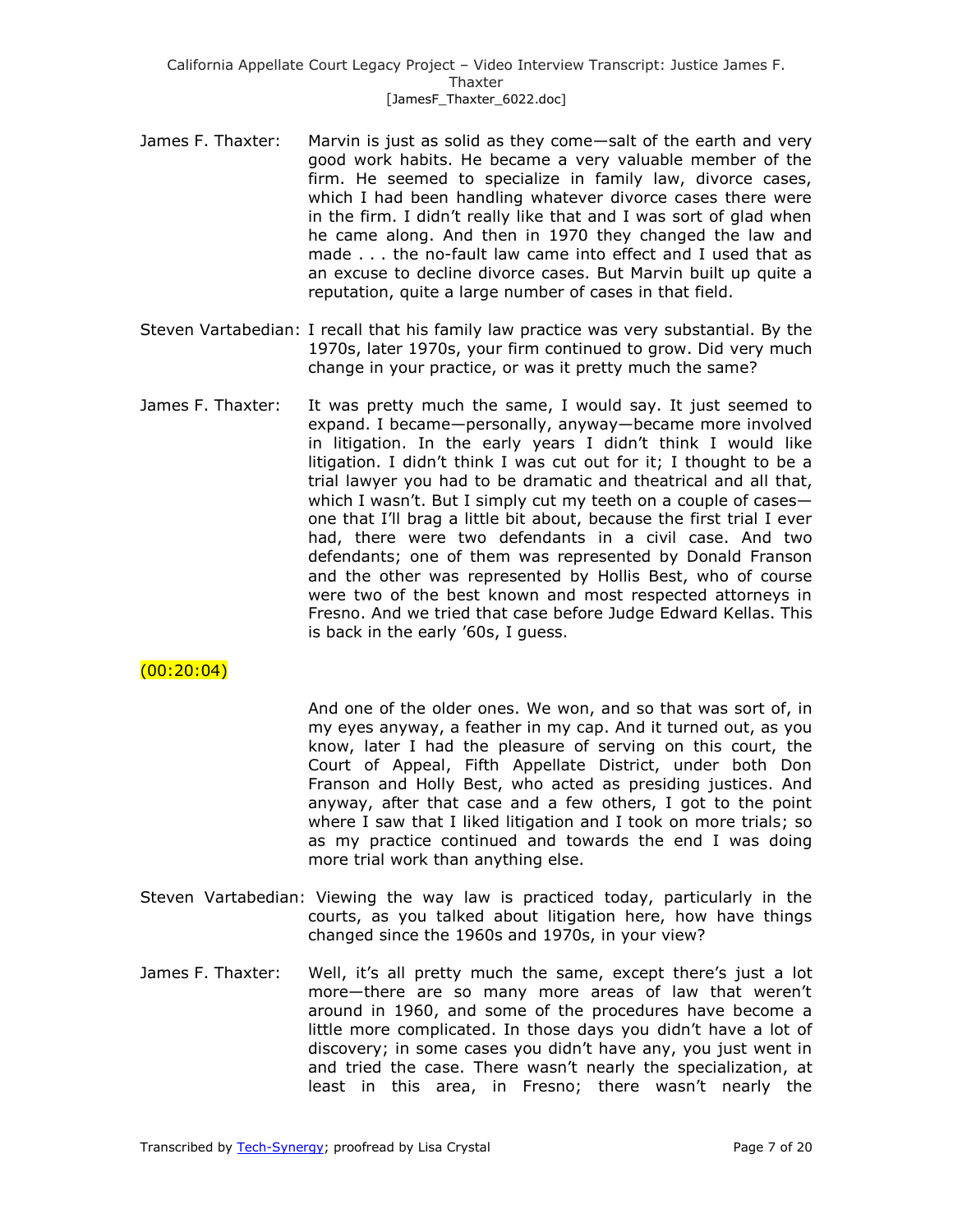> specialization that you see in firms, larger firms, now. But those are the things that immediately come to mind.

- Steven Vartabedian: During your years of private practice, prior to becoming a judge in 1985, you were very active in bar and civic organizations. Could you tell us about a few of those?
- James F. Thaxter: Well, let's see, the bar association I served as a secretary early on, I think, 1964, '65, in there . . . I became president of the bar association in 1976. And I'm jumping ahead a little bit, but that was an important year, because that was the one and only time in the history of the State Bar that they had their annual convention and the California Judges Association meeting here in Fresno. So as president of the local bar, I became responsible for all the local arrangements. So that was quite an undertaking and a lot of work, and I had a lot of help and it turned out to be, I think, a successful event.

I was active in other associations. I was active in the YMCA; I became president of that for a year or two. I was also in the bar association in the mid-1960s; I guess this would be about 1965, during the Johnson administration. The war on poverty . . . why the move for legal services for the poor came to the forefront. And there were pressures to have such a program here locally. And there was a good deal of resistance from the bar—that is, from some members of the bar.

And I and Don Thuesen, who you may remember, somehow took on the responsibility of looking into this to see whether there was a need. Because that's what you would hear from attorneys, as some attorneys said, "Oh, there's no need for this. This is just a boondoggle." So Don and I went around and spent quite a bit of time interviewing different people in various parts of the community and became convinced anyway that there was a need for a legal-services-for-the-poor organization here. And we put together the framework, and ultimately got it approved by the bar association; and that became the Fresno County Legal Services, which is, I guess, sort of morphed now into Central California Legal Services. And so I think Don Thuesen and I could take credit for having kicked that movement off. Let's see; what was your question? *[laughing]*

Steven Vartabedian: Your civic and bar activities; you've done a good job of describing those.

## $(00:25:03)$

- James F. Thaxter: I was active in other ways in those days; those are the main things that come to mind right now.
- Steven Vartabedian: And certainly that was very significant, legal services. That really has become a very important part of the law practice in central California—certainly helping, as people otherwise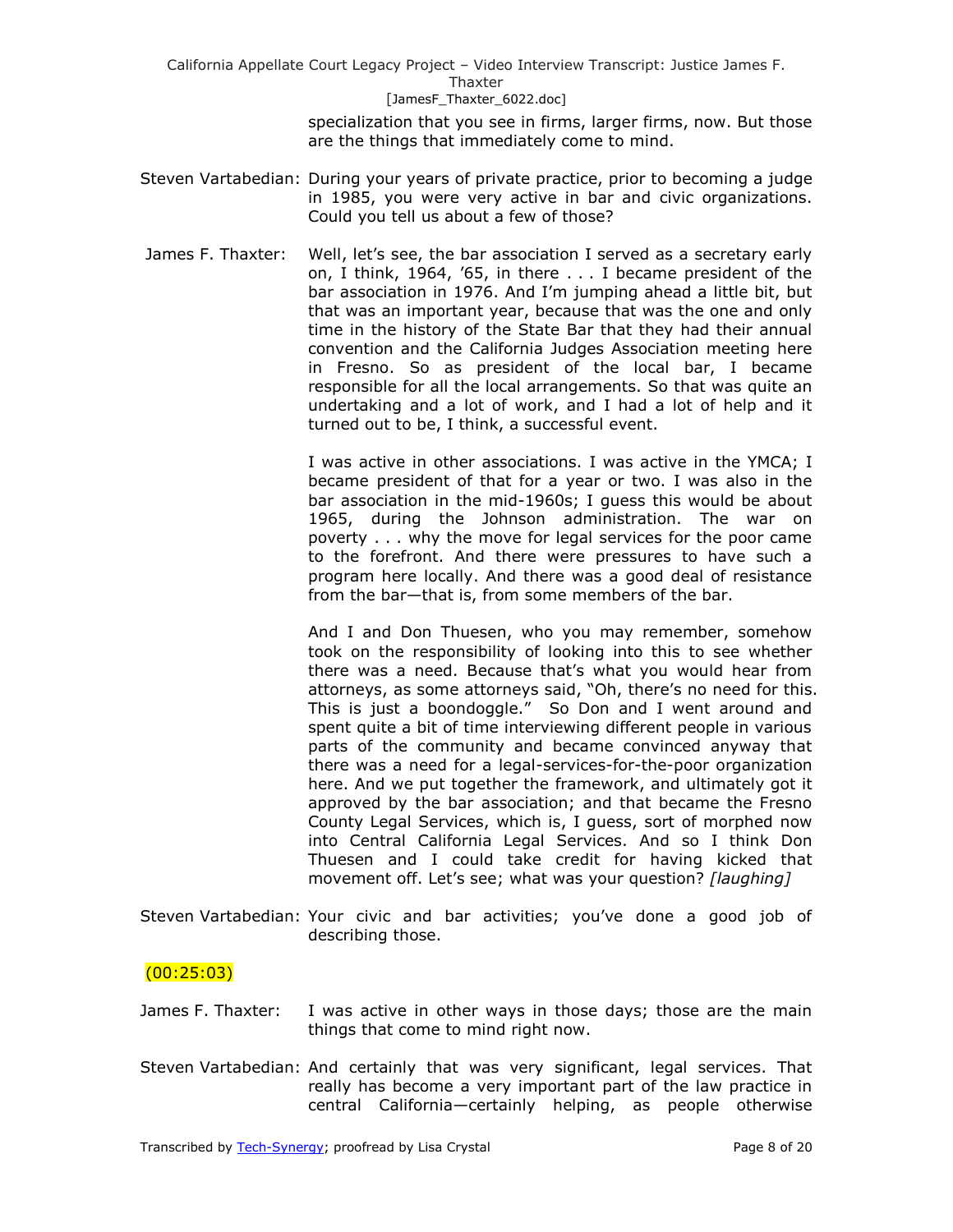#### [JamesF\_Thaxter\_6022.doc]

wouldn't have counsel. Let me ask you this: was there any particular aspect of your practice or any other service that you provided that you think particularly prepared you well to become a judge?

- James F. Thaxter: Well, trying cases certainly, I think, had a big part of that, all right; because when you have to try a case, you have to develop the facts and get the law to support the position you're taking and be familiar with the rules of evidence. And having all of that and having experience at all of that is certainly something that you need to do, need to have, to become a lawyer, to become a judge. Perhaps I was president of the various boards and the bar association and having that position of having to deal with opposing viewpoints and personalities probably had some benefit to me also.
- Steven Vartabedian: As your career developed, was there a particular point in time when you said to yourself that you would like to become a judge?
- James F. Thaxter: Well, I think probably in the back of my mind I'd always wanted to be a judge. Judges—that was sort of the pinnacle of the legal profession in my view, at least in those days, and it still is.

At one point it became serious enough that I seriously thought of . . . I was going to run in a contested election. This would be, I think, in 1980. And I gave it some serious thought, but I didn't really do any groundwork, I'm not a politician, and the thought of having to put myself before the public and go out and do the things that you would need to do in a campaign didn't appeal to me particularly. But I was definitely toying with the idea and I got a call from Steve Henry, who was a good friend of mine. He had heard that I had been talking to a few people about the possibility, and he was interested and the way he put it to me is that "if you're going to run, I won't." And so that sort of concentrated my mind on the thing, and in a couple of days I decided that really I didn't have the stomach for putting on a campaign. So I called Steve and told him that I wasn't going to. He ran, worked very hard and ran successfully; and of course he's enjoyed a very illustrious career as a trial judge, now retired.

- Steven Vartabedian: So after about 25 years of practice, how did the opportunity come about for you to become a judge?
- James F. Thaxter: Well, I guess the short answer to that is that Marvin Baxter became the appointment secretary for Governor Deukmejian. Marvin had been the chairman of the Governor's election campaign, in the 1982 election. He was chairman of either Fresno or Central Valley, anyway, and became very close to the Governor. And when the Governor was elected in 1982, he selected Marvin as his appointments secretary, of all appointments, not just judicial—a very important and influential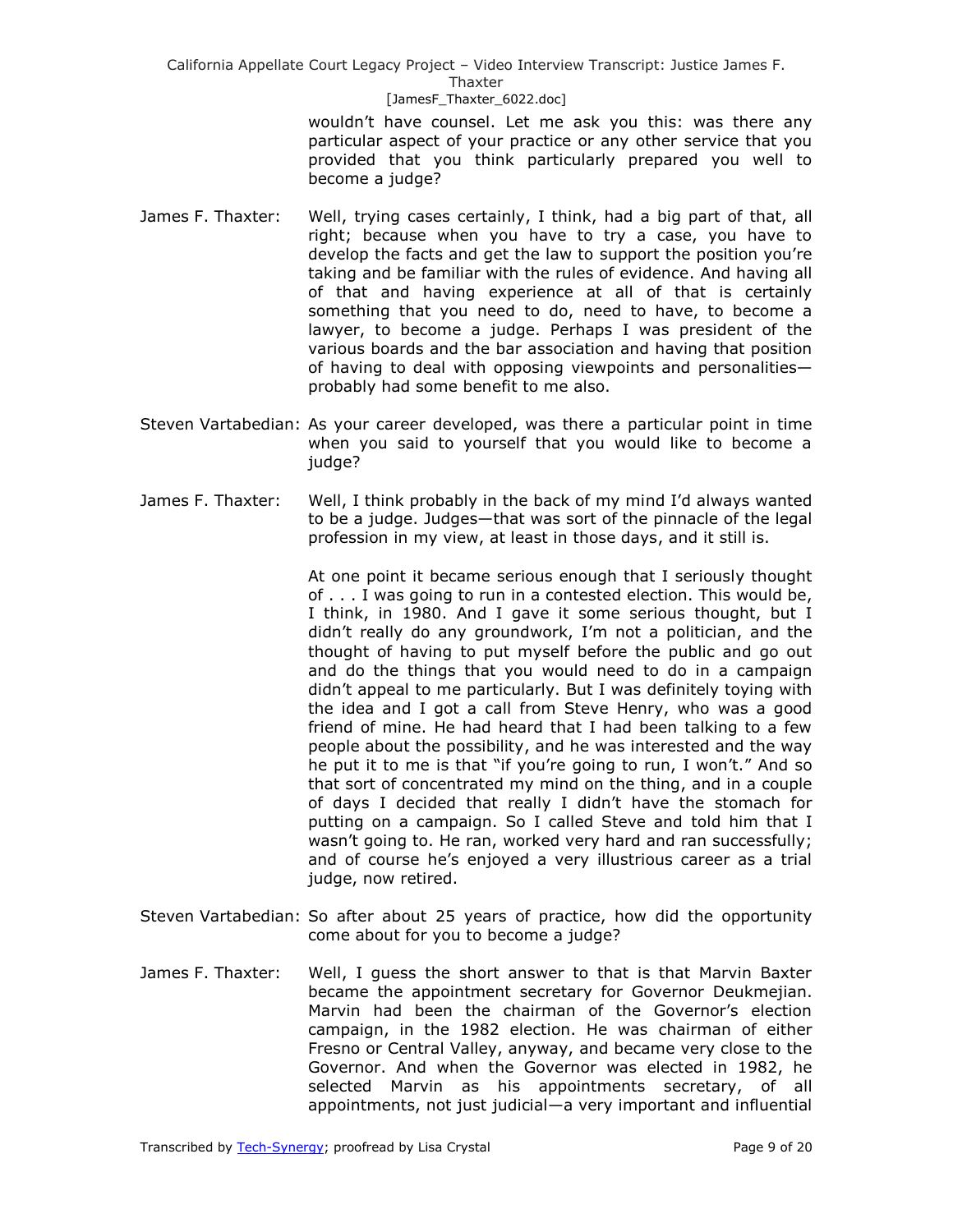### [JamesF\_Thaxter\_6022.doc]

position. So Marvin left the firm in early 1983 and went to Sacramento. And because I had thoughts or hopes of becoming a judge one day the thought occurred to me that I could talk to Marvin. But I didn't want to embarrass him by asking him to have some say on my application. So I held back and didn't file an application; and one day out of the blue, I think this would have been in 1984 at some point, he called me up and asked me why I hadn't submitted an application.

### $(00:30:08)$

Steven Vartabedian: He's thinking you've always wanted to become a judge, you're perfectly qualified, and you would merit it.

- James F. Thaxter: I told him, "I didn't want to embarrass you; I didn't want you to feel that you had to pass judgment on my application." Well, he insisted that I submit an application, and I did. Ultimately the appointment came about.
- Steven Vartabedian: It turned out it wasn't an April Fool's Day joke, April 1, 1987?
- James F. Thaxter: No, that was the telephone call I got from the Governor, telling me of his decision to appoint me—and it came either on or right at April 1, So I asked him to make sure that that's not a joke.
- Steven Vartabedian: Did you have any particular regrets about leaving private practice?
- James F. Thaxter: Well, yes, in the sense that I enjoyed the practice. I enjoyed the people I was working with. I particularly enjoyed the relationships I developed with clients, because some of these clients, who had represented people, families for 25 years . . . and I became a part of their lives and they became a part of mine. And suddenly severing that and going off and doing something else, in which I couldn't really represent them in any way anymore, was difficult. But on the whole I'm glad I made the change and I appreciated the opportunity.
- Steven Vartabedian: Tell us about some of your early assignments in superior court.
- James F. Thaxter: Well, my first real assignment, I was sworn in I believe on May 1 and I went to the judicial college in, I believe in June or early July of that year. And when I returned—yes, it was early July, because when I returned, why, my assignment was to be the juvenile judge of Fresno County. I'd never—to my knowledge never handled a juvenile case. I had been in the court once or twice. I knew literally nothing about it or its procedures, but suddenly I was the juvenile court judge, and that was certainly a quick learning experience. I'm glad I did it. First of all, it taught me a lot about criminal law and procedures, which I needed, because I had no experience in that field at all. It also gave me some insight into some problems that I had really not been exposed to before and the difficulties that young people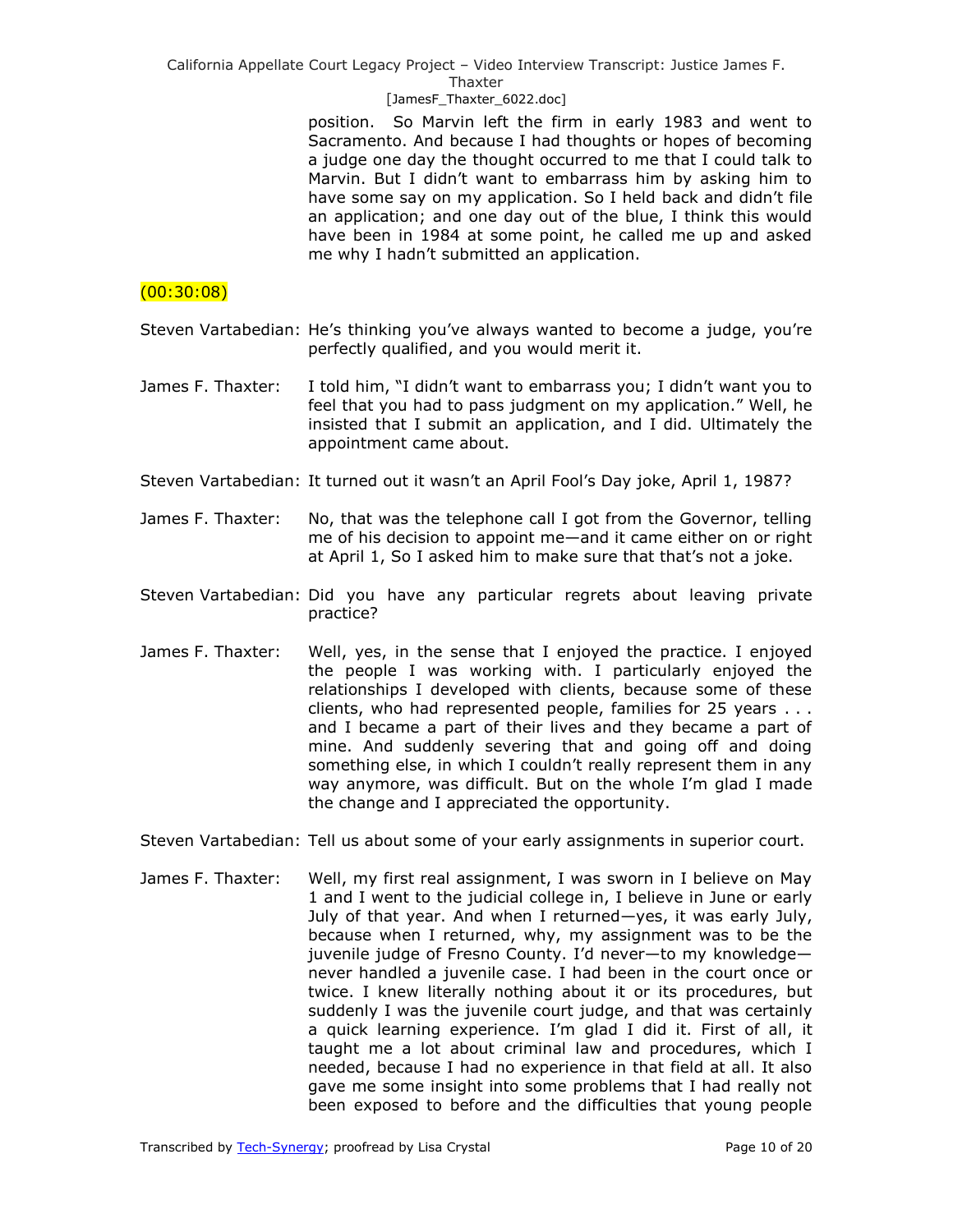#### [JamesF\_Thaxter\_6022.doc]

can get involved with, not only on the criminal side, but then also on the delinquency side, children who are mistreated or abandoned. I was out there for a year, and although it was a somewhat terrifying experience at first, I think I learned a lot from them and I'm glad that I did it.

- Steven Vartabedian: Well, it sounds like . . . you've explained how you came from a civil law background being thrust into that situation. It can be a little intimidating; I imagine adjustments included learning on the job and some of the education one would get from judges' college in the early seminars that we get as new judges. Anything else that helped you adjust, that you would add to that?
- James F. Thaxter: Well, although I was the only judge out there, there were three referees at that time: Phil Silva, Montgomery Carter, and Bill Sanderson. And they all had considerable experience and I leaned on them a great deal. And the staff was good, and then the district attorney and the public defender had attorneys on site there and I learned a lot from them also.
- Steven Vartabedian: I know that in terms of once you were handling criminal matters, that you received very high marks for your smooth adjustment into hearing criminal cases. In fact, I read where former Fresno County Public Defender Jose Villarreal once referred to your courtroom as the sea of tranquility. I think that's quite a compliment, knowing the way things can get in criminal proceedings. I know this goes back a few years. Do you have any memorable trial court experiences that you wish to share or anything of that nature?

## $(00:35:04)$

James F. Thaxter: Well, even before I became a juvenile court judge, the first trial that I was assigned, I believe—at least the first criminal trial was a 15-year-old juvenile who was charged with two counts of first-degree murder. And suddenly it hit me that this was a lot different than trying a civil case. I learned a lot in that experience; and again, it's just on-the-job training, getting some pointers from wherever you can get them. I also remember my first jury trial was a case in which the . . . it was an injury case out of one of the projects; I can't remember the name of the project now, but it was up in the mountains, the electricity-generating project. One of the attorneys was Richard Alexander from San Jose, who became quite prominent as a personal injury lawyer in that area and I think later became president of California—I've forgotten the name of it, but the plaintiff lawyers association. And the defendant was Michael Woods of McCormick Barstow, here in Fresno, very good attorneys. That was my first jury trial, and it was very helpful to have good attorneys to steer me through that.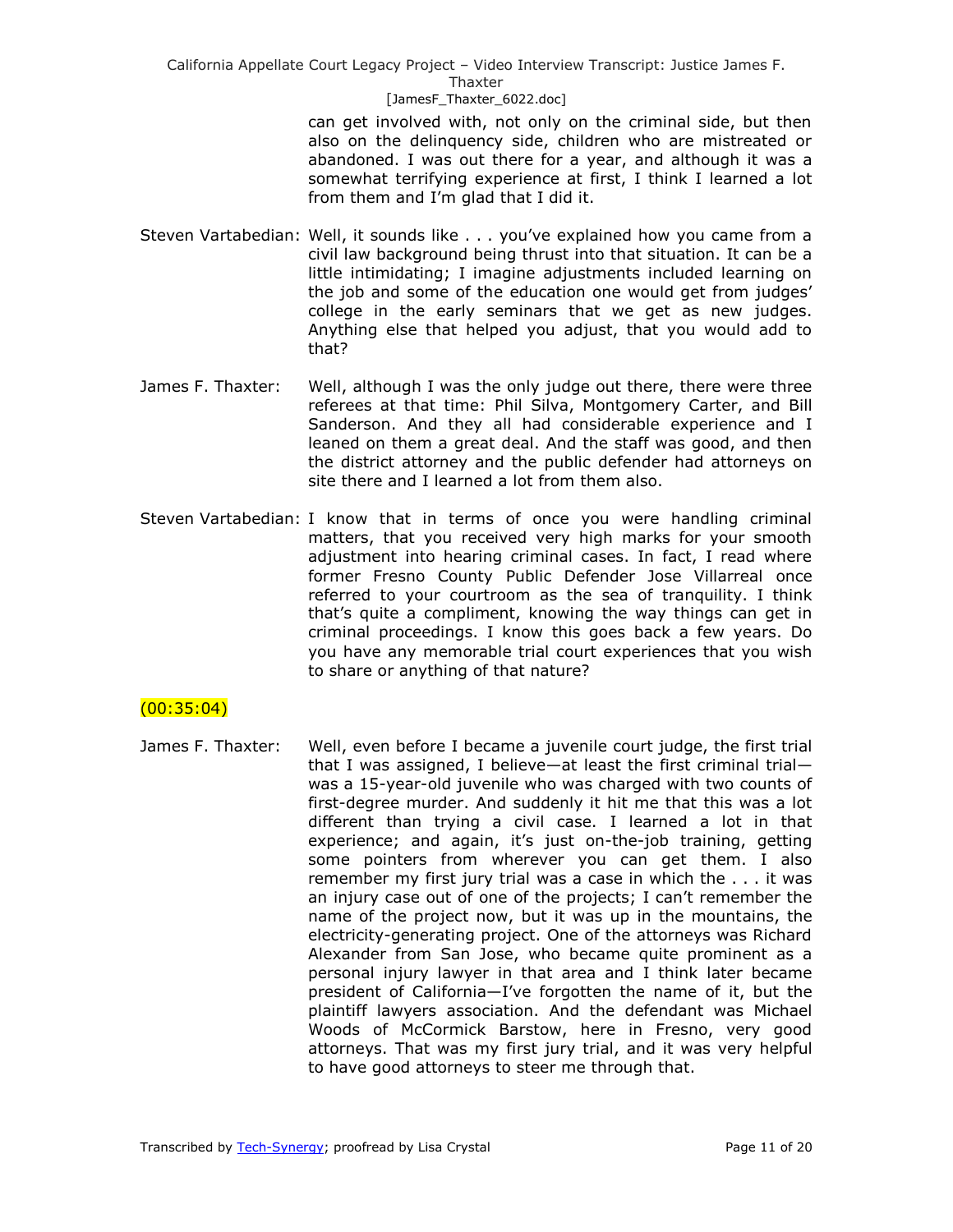#### [JamesF\_Thaxter\_6022.doc]

One other case that stands out because it was so unusual was a case that involved an elderly lady who had somehow—some relative, I think her cousin or her niece or something, had gotten hold of her affairs and hence a lot of money in the lady's account suddenly wound up in the relative's account. So there was a lengthy trial over that, and a jury trial, and I remember that one. There were several others that I can probably talk about, but I guess every judge has those.

- Steven Vartabedian: Yeah. And certainly during your five years or so on the superior court you particularly excelled in the civil trials and civil law and motion; I know you handled some very heavy calendars in superior court on that. Now, was there any point in time then that you started hearing you were being considered for the appellate court? Any point in time where that started to occur with you?
- James F. Thaxter: Well, yes. I was appointed at the end of 1989 and  $I \ldots$ sometime a few months before then there was a vacancy or two vacancies or a new position actually coming up on the Court of Appeal. I had received some encouragement from some of the judges; Don Franson and Holly Best I recall particularly asking me to consider it. I don't remember the exact process now, but at some point, why, I did submit an application. Chuck Poochigian was the appointment secretary then, I believe. One thing led to another, and near the end of 1989 I was appointed by Governor Wilson to the Court of Appeal.
- Steven Vartabedian: Once you reached the Court of Appeal, what were your initial impressions of the difference in the kind of work that judges do in the Court of Appeal versus the trial court?
- James F. Thaxter: It was night and day. Although you're dealing with law, you're dealing with a much deeper and somewhat more leisurely that's not the right word, but at least you have time. On the trial bench you have so many pressures that you have to decide quickly. You simply don't have the luxury of doing a lot of research and thinking about the problem. Here you have to make a decision and move on, as you have other cases, you have a jury, you have attorneys—you just have to move.

## $(00:40:05)$

On the Court of Appeal, if you came upon an issue that required a good deal of time, you would spend it. And it was just night and day, that's all I can say, as far as the pressures are concerned.

Steven Vartabedian: Certainly in the superior court, where many judges might share one research attorney. In the Court of Appeal on the Fifth District we have for the most part had two research attorneys assigned to each, and I know there was even a brief time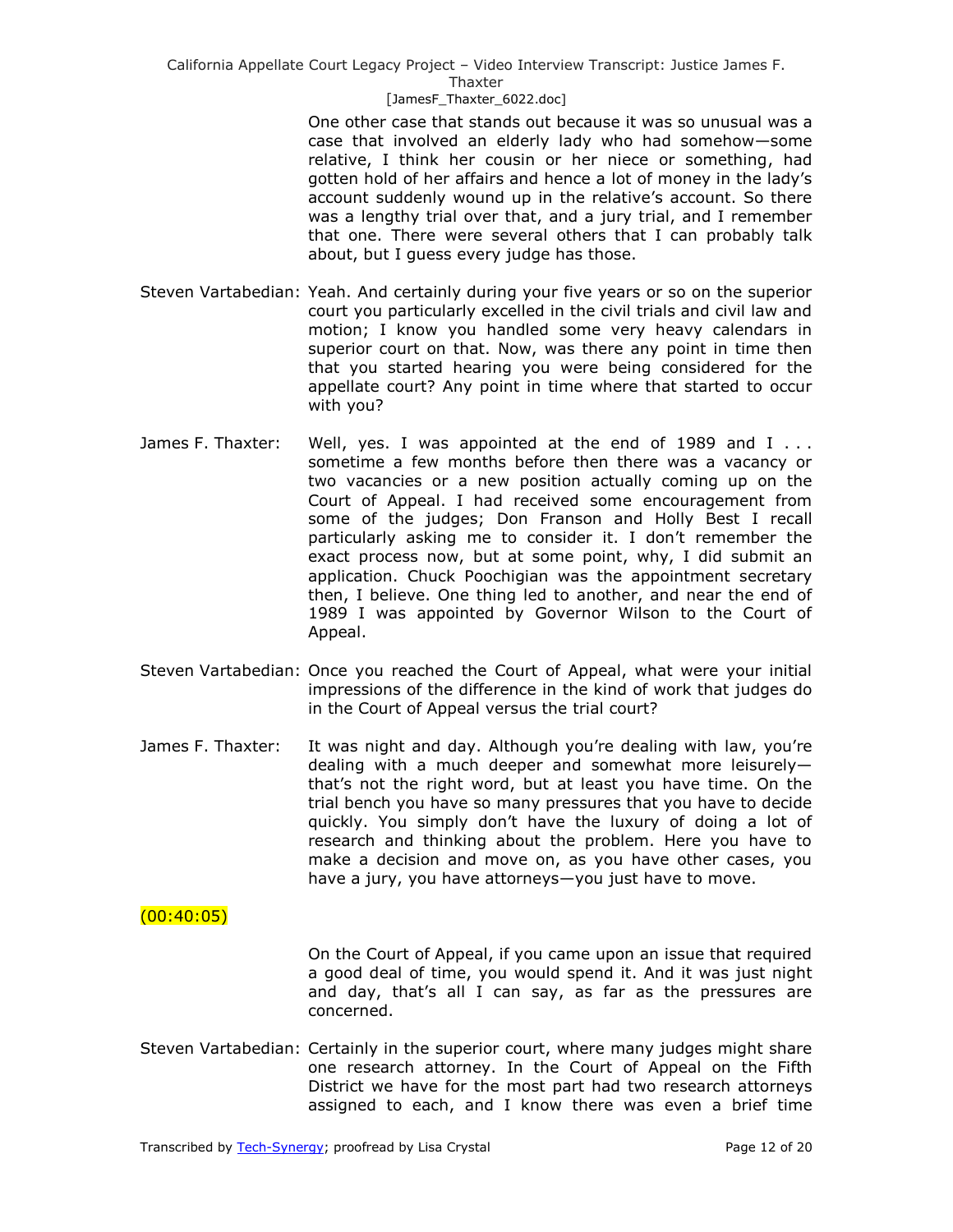[JamesF\_Thaxter\_6022.doc]

period where we had third attorneys in our chambers. Whereas we had permanent staff—the two regular attorneys, these served on either a one-year or a two-year basis.

That brings to mind the question: most of the Courts of Appeal, and I think all of them, handle their work with career attorneys. Of course, in the federal courts and some other courts around the country, there are annual clerks. What are your thoughts on the differences—the benefits and detriments—to having career staff attorneys as opposed to annual clerks?

- James F. Thaxter: Well, since I've only been exposed to here in the Fifth with the career attorneys, I would favor that, because I don't see how a research attorney coming on new really is up to speed for at least half a year or maybe a full year. And to turn over every year like that, there may be some benefits. But at least for the judge, I would think, it's much better to have somebody who has learned how to do the job, knows the judge, knows what his or her predilections are, what he or she is looking for in a memorandum. So I would stick with the career people that I had. And I'm sure you've also had very good luck with people who worked for me as research attorneys. They're a tremendous resource; courts couldn't operate without them.
- Steven Vartabedian: I agree with that entirely. Unfortunately, since we started this project—and we hoped to interview retired judges such as yourself—there are some that have died in recent years. And some of us . . . we have served with some very dear colleagues of ours, and you have already talked about some of your experiences with Don Franson; and Hollis or Holly Best; another of our colleagues, Bill Stone, that passed away recently. Would you like to share any recollections you have about these individuals, because we won't have the ability to interview them for this Legacy Project?
- James F. Thaxter: Well, they were all giants, you might say. They all had earned tremendous respect from everybody that they had dealt with: attorneys, other judges, clients, parties. Don Franson and Holly Best as I say, I go back to my very early years with both of them; and Don became the bankruptcy judge. I don't remember exactly when now, but this would have been in 1960s, and then from there he became a superior court judge and then ultimately to the Court of Appeal. And he was a very, very fine fellow, and his son Don Jr. is now serving as a Fresno County Superior Court judge.

Hollis Best was one of the most renowned trial lawyers in this whole area, until he went on the bench in—this would have been 1973, probably, that he went on the bench. And he became sort of the standard for judges around. And it was such a pleasure for me to know them and then ultimately to have the opportunity to serve with both of them on this court. I can't say enough about them.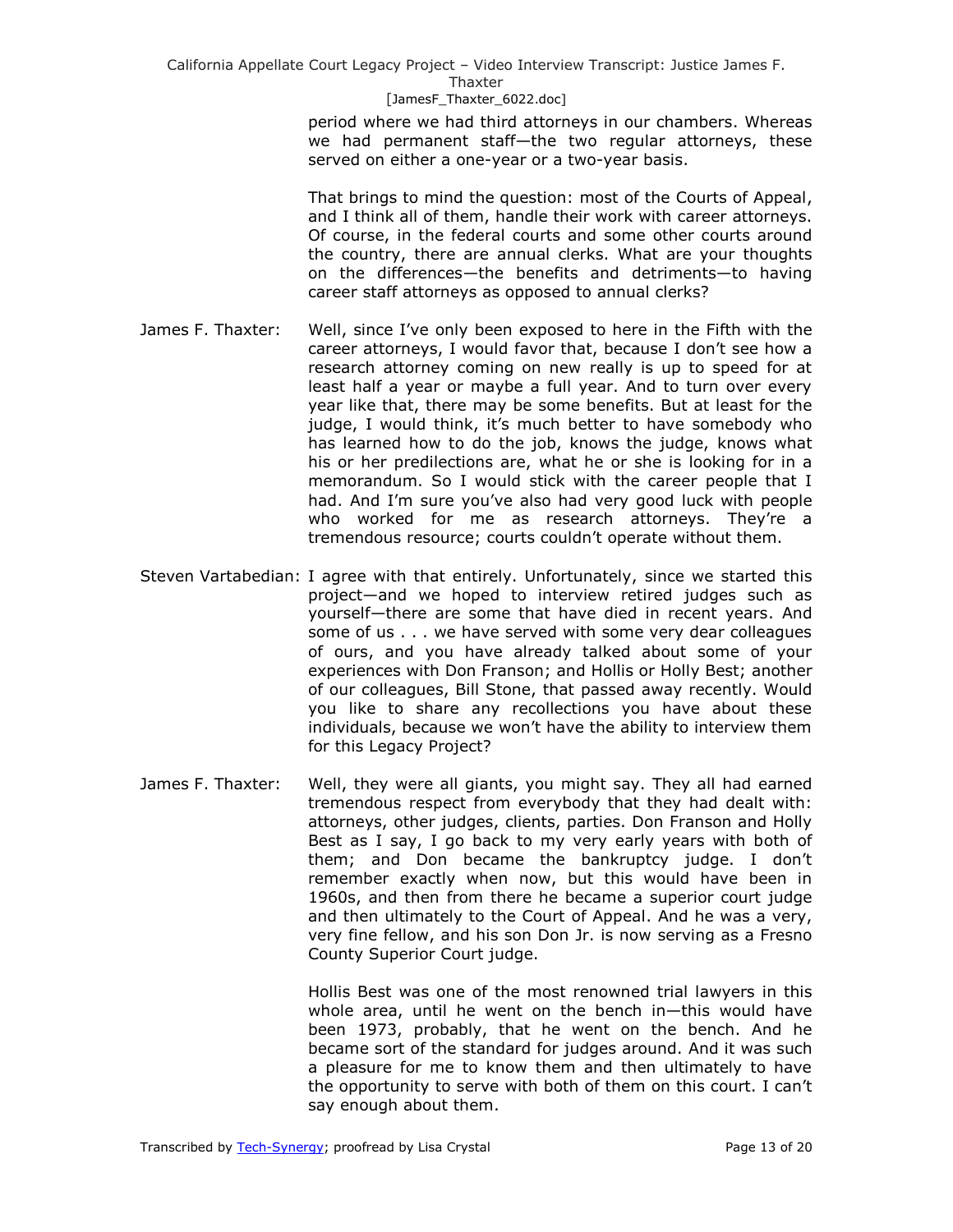Bill Stone I did not know until he was appointed to this court, the Court of Appeal; I did not know him before. But then when I . . . and I knew him just slightly until I was appointed in 1990. He and I became quite close friends. I have a great deal of respect for him, and it was certainly a shock that he passed away suddenly a year or so ago. He was a very unassuming fellow who, if you met him out on the street, why, you wouldn't have any idea that he had the position that he had. Extremely fair, conscientious—as were all of those that I've dealt with or worked with.

- Steven Vartabedian: How would you describe your judicial philosophy? That's a loaded question.
- James F. Thaxter: Yeah, I've been asked that before, and I don't know how to answer, because I never tried to be a philosopher. I tried to be a judge, and a judge's responsibility is to deal with the case before him or her and to look at the facts and look at the law, try to find out what the law is that applies to these facts, and then make that decision and go on to the next case. So I just really don't know that I have a philosophy as such.
- Steven Vartabedian: Are there any particular cases that you have authored, any opinions you've written, that you consider to be your favorites?
- James F. Thaxter: Well, yes, there were a few cases that stand out in my mind. One was a case called *Putnam v. Clague*, and I don't have a citation, but this would have been probably in the early 1990s.
- Steven Vartabedian: I think it was in 1992.
- James F. Thaxter: Okay. I don't know that the issue that came up is any great earthshaking issue, but it was—it had to do with—the discretionary dismissal of a suit for failure to serve the summons within two years. The statute in my mind is rather peculiar and starts out by saying that you have to serve—the plaintiff has to serve—the summons within three years of filing the suit, but then goes on in a later section and in effect gives a judge discretion to dismiss the suit if summons is served within three years but not within the first two years. I frankly don't understand the policy behind that, but anyway, that's the law.
- Steven Vartabedian: Unfortunately the Legislature does tend to have some convoluted language for statutes.
- James F. Thaxter: Right. Anyway, we got a case where ... there were actually two cases that had been consolidated, two different plaintiffs against the same defendant, and the facts underlying them were basically the same—the allegations, anyway. In both cases the summons had been served within three years, but not within two years. And the judges—there were two separate judges—had dismissed those cases for failure to serve the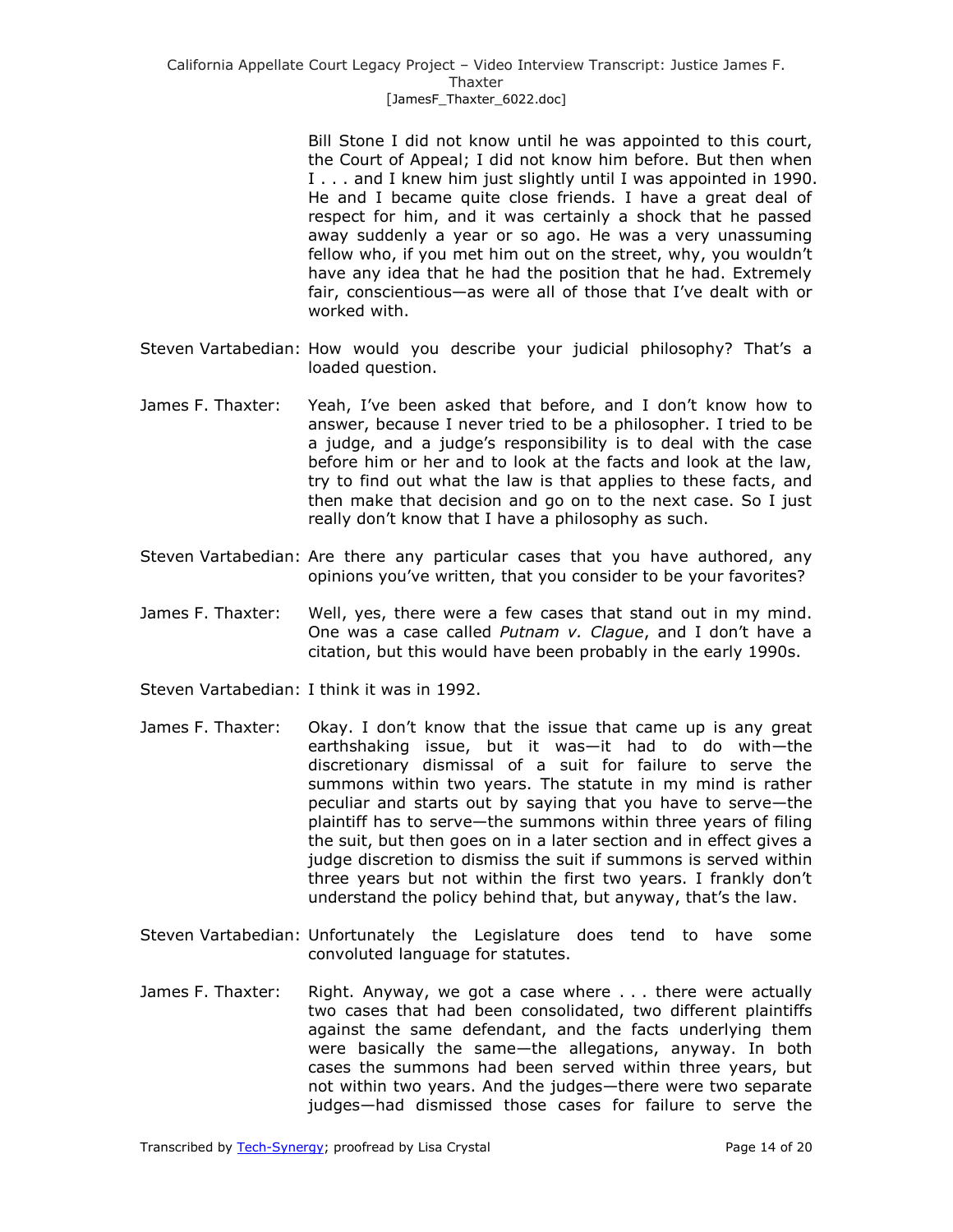#### Thaxter

#### [JamesF\_Thaxter\_6022.doc]

summons. And there were a number of factors that, when I got the case—the case was assigned to me—a number of factors that sort of bothered me. And so I got the other two judges on the panel together, and we talked about it, and we all felt uncomfortable with the fact that these cases had been basically thrown out of court.

So the question then of course was whether or not there was an abuse of discretion. I decided that I would read all the cases, and I found out that this was an issue that had been the subject of a great deal of litigation. There were, I don't know how many, but I'm going to say 30 or 40 or more cases, reported cases, going one way or the other on this question of a judge's discretion to dismiss the case. And I read them all and tried to analyze them and differentiate them and to see if I could draw some guiding principle that would tell us, tell anybody, what constituted an abuse of discretion—and concluded that there wasn't any from all these cases.

So we then concentrated on the cases that had been decided by this district, and there were four or five.

## $(00:50:01)$

And we thought we saw a common thread there that would be a basis for developing a standard that we could give to trial judges to tell them what to consider in exercising their discretion. And anyway, I spent a great deal of time on the case and wrote a very lengthy opinion; it has stood up. It got some comment early on; there was at least one case that sort of questioned why we set a standard. In that case they said that they agreed with our result, which was that there had been an abuse of discretion; but they didn't say what standard should apply. And our job was to say what standard should apply. So as far as I know, that case is still followed. I did notice that there haven't been a great deal of other reported cases on that issue in the last few years, whereas before there had been a great number of cases. So I like to think that maybe that case has given, provided, some clarity to trial judges in dealing with that issue.

- Steven Vartabedian: Yeah, it did seem in the '90s that it got cited a lot. I remember seeing it cited in the cases that followed; but like you say, it seems to have helped settle that area, where there was such ambiguity about the standard in those kinds of situations. Any other cases you'd like to talk about?
- James F. Thaxter: Let's see. There was a case . . . I'm terrible on case names. Responsible Citizens v. Somebody, or vice versa, that raised a question of when an attorney represents a partnership, is he also considered the attorney of the individual partners. And this came up in the context of somebody had—some attorney had represented a partnership in some kind of a matter and then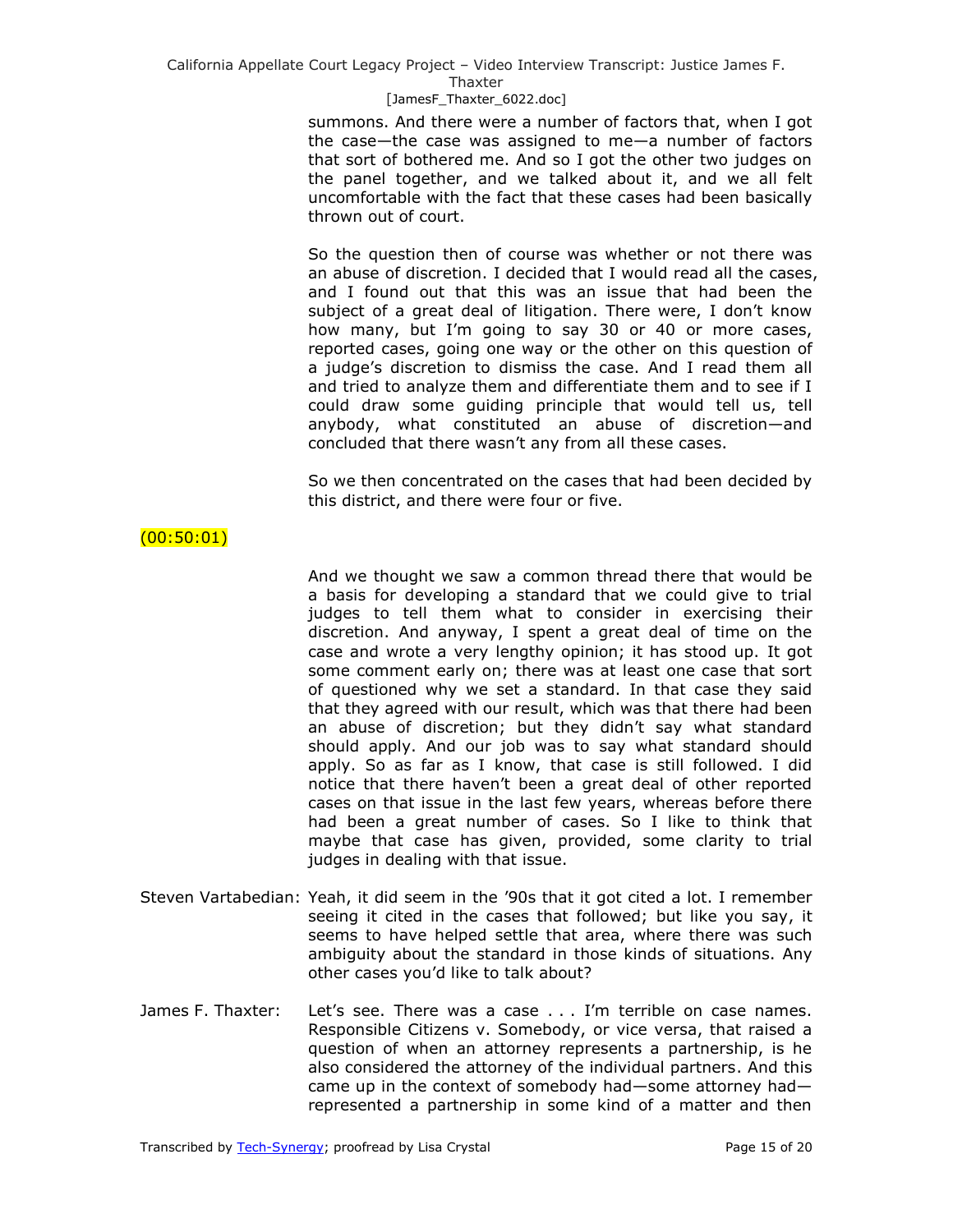#### Thaxter

#### [JamesF\_Thaxter\_6022.doc]

later for a different client had sued one of the partners of that partnership on an entirely unrelated matter. And there had been a motion then to disqualify him from pursuing that case. And we analyzed whatever authorities we could on the matter, including the Rules of Professional Conduct, and concluded that at least under the circumstances of that case, that representing a partnership did not constitute representing the individual partners and so was not a grounds for disqualification. And that case, I think, has also drawn some attention and has been cited quite a bit.

Those were the two that come immediately to mind; let me review a couple of others. Oh, another case that I do remember was called *Silva v. Lucky Stores*. And it came up rather late in my tenure on the Court of Appeal. There had been a case by the California Supreme Court, the *Cotran* decision, which in the employment law set the area that held that when an employer receives a complaint about an employee's misconduct or alleged misconduct, the employer has a duty to conduct an adequate investigation to determine whether or not the complaint is true and before taking any kind of action against the employee. But we had a case then in which an employer had terminated an employee for alleged misconduct and the question was, what constitutes an adequate investigation? And we laid down a number of earmarks that we thought should apply that had been followed in that particular case and concluded that this is what constitutes an adequate investigation under the *Cotran* decision. And I think that case has also held up.

Steven Vartabedian: Any other thoughts you'd like to share about the time you spent in the Court of Appeal?

## $(00:54:59)$

- James F. Thaxter: Oh, I thought it was a great experience, I mean, I'm so grateful to have had the opportunity. It's a wonderful place to work, as you know; the staff and the other judges all are just great people to work with. Everybody is very bright, and there's always a good exchange of ideas and thoughts on the cases that we're handling. And I really, I really, did enjoy the whole 11 years that I was here.
- Steven Vartabedian: And you sort of retired in May 2001. I say "sort of" because it sure seems you've been very busy. And we'll talk about some of your current activities in a moment. When you did retire from the bench, though, was there anything in particular that you missed?
- James F. Thaxter: Well, yes, it's the contact with people that you're used to seeing every day. And so I still enjoy when I get a chance to come back here or go to Christmas dinners or whatever, and it's always good.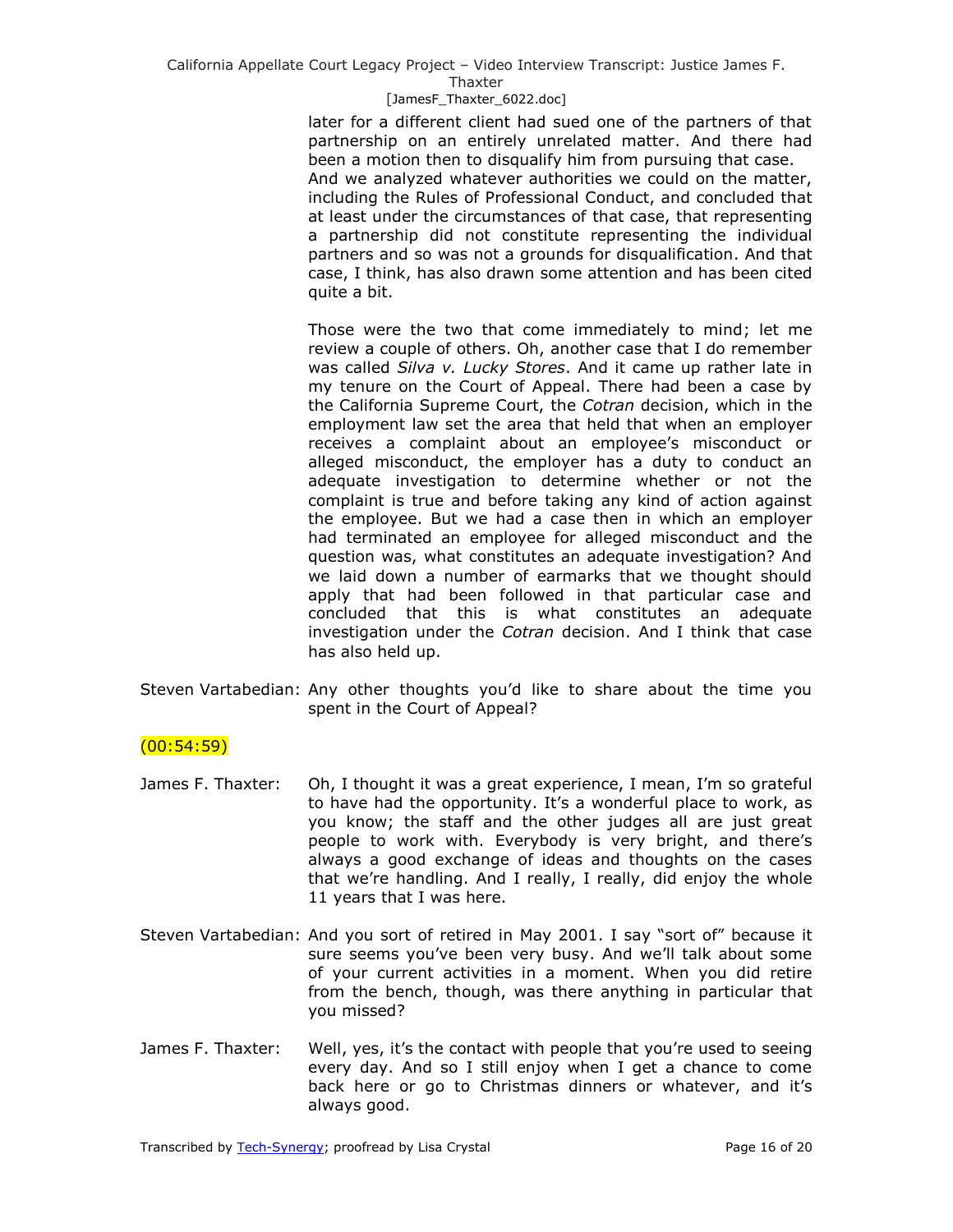- Steven Vartabedian: People like myself enjoy visiting with you too, I might add. Please bring us up to date on your current activities; what are you doing now?
- James F. Thaxter: When I retired I decided that I would take a try at the alternative dispute resolution game . . . that's not a game. *[laughing]* But I set up out of my own home. I just sent out some announcements to local lawyers, letting them know that I was available if they wanted a mediator or an arbitrator. I took some mediation training; I've been down to the Pepperdine Institute, the Straus Institute at Pepperdine University, several times. I took some mediation training here locally. And so I became a mediator.

I also, the first year and a half or so that I was retired, took assignments in trial courts, and I sat on several cases in various counties in the Central Valley here. And then there was a rule made that if you were going to sit by assignment, you couldn't also do private mediation-arbitration work. And so I had to make a decision; and I was on the fence there for a while, but I finally decided to stay with the private. And by that time I had built up quite a little bit of practice, and I was doing everything out of my home myself—doing all the typing and all the administrative work that goes along with that. And it's not so difficult for mediations, but for arbitrations it's quite . . . there's a good deal of record keeping you have to do, because you have to make disclosures of anything you have done with anybody that's involved in the present case. And you have to have a database to rely on, and that became quite a problem. So I decided that I couldn't continue to do it myself.

And I had previously been approached by the law firm of Dowling, Aaron & Keeler, and I have known many of them for many years; as a matter of fact, my niece is a lawyer with that firm. And so I gave them a call, met with them, and one thing led to another, and I joined that firm or became employed by that firm in I think it was March of 2003—or it's 2001. All right, no, 2003; I retired in 2001. March of 2003. I've been there now for four years and I share an office with Stephen Blumberg, who is a retired attorney who also does mediation-arbitration work. And then just down the hall is Nick Dibiaso, who just recently retired from this court. So we all share facilities and some of the staff, the support staff, for our arbitrationmediation work. And it's worked out very fine and I am pretty happy with it.

Steven Vartabedian: In your alternative dispute resolution practice do you have a preference—mediation over arbitration or vice versa? Any feelings on that?

 $(01:00:09)$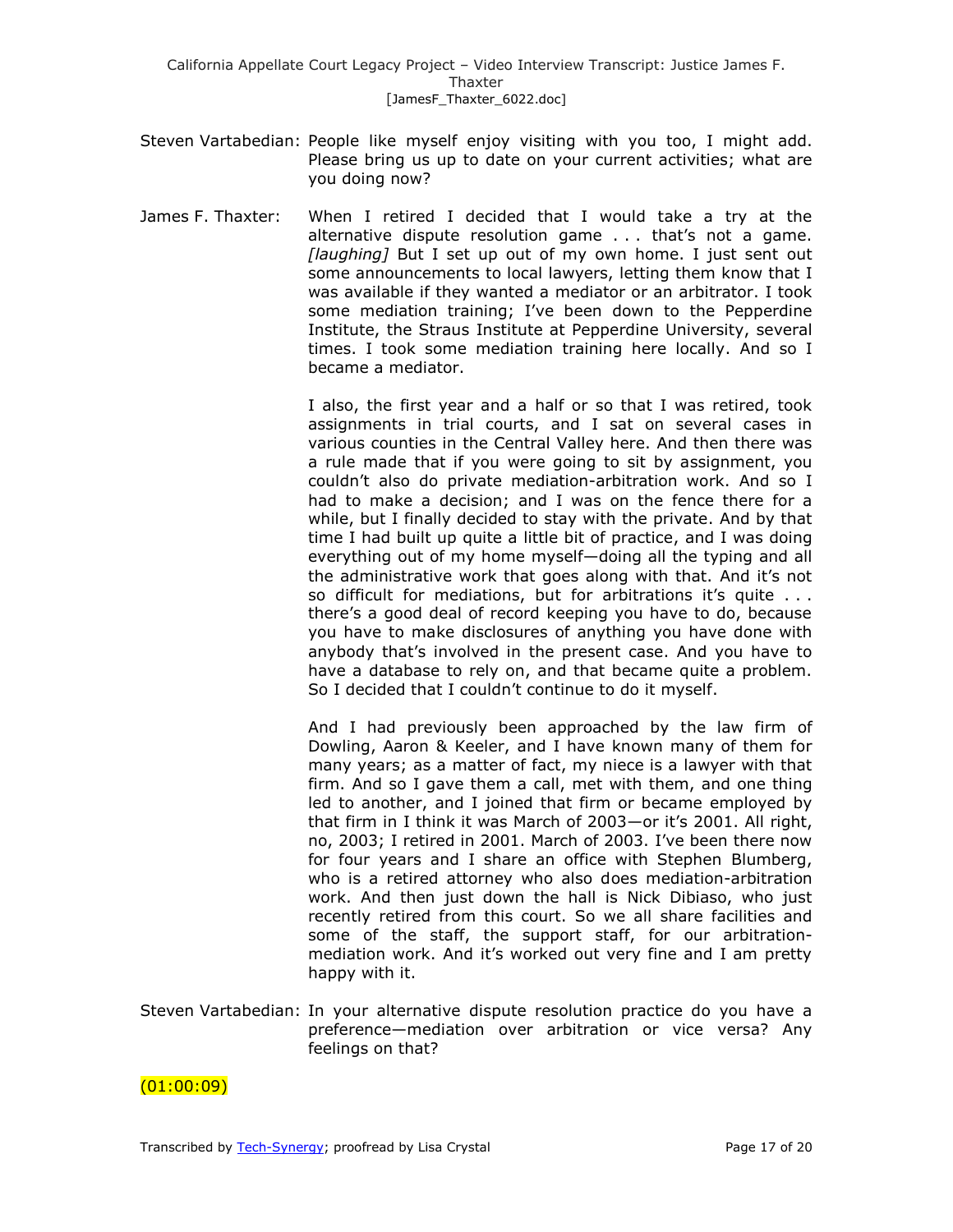- James F. Thaxter: When I first started—the first two or three years, two-and-a half years or so—it was mostly mediation. My practice has somewhat morphed now into mostly arbitration. I like both of them. Mediation, particularly, is very rewarding and satisfying if it's successful, if the parties are able to resolve the dispute; it is somewhat frustrating if they're not. Arbitration, of course, as you might guess, is much more like being a judge, which is what my experience was and what my training was. And I like them both, I like the mix. I'd like to keep doing both and I plan to.
- Steven Vartabedian: In a *Daily Journal* profile published in December 2005, an attorney interviewed, who was the party to a mediation that you had handled, remarked that you are a great mediator whose style is not to bludgeon parties into submission—that you have the people skills to craft a resolution that is acceptable to both sides. What has been the process for you in developing this style and skill?
- James F. Thaxter: Well, those are very kind words. First of all, as a private mediator you don't have the power really to bludgeon anybody, even if that were your inclination. And then I don't think . . . that's simply not my makeup. So I emphasize at the start of every mediation that I'm not there to decide anything; I'm not going to decide anything; I don't have any power to tell anybody to do anything; if there is a resolution it's because the parties have come to that resolution; they are the ones that have the power; and that I am just there to try to help them. And it seems to sort of do the trick. In most cases it lets people realize that I'm not there acting as a judge—bludgeoning, no.
- Steven Vartabedian: When not handling alternative dispute resolutions, how do you spend your time?
- James F. Thaxter: Well, I'm not nearly as active physically as I used be. I used to do a lot of running; I haven't done that for some time. I used to do a lot of backpacking and mountain hiking and I'm not able to physically to do as much of that as I'd like to. I used to do such things; I used to play softball and—

Steven Vartabedian: I remember that.

James F. Thaxter: Yeah, and I was in a so-called senior league, but it was open to anybody who was 50 and above. Well, when you're in your 70s, 50 doesn't seem very senior. *[laughing]* So I found that I couldn't do that anymore, so most of my activities now are more passive. I spend a lot of time reading. I'm an avid reader of practically everything. And I like to go to sports events. I go to almost all the Fresno State football, baseball, or basketball, women's and men's, and softball. And we do some traveling; not as much as we used to. We just recently took a trip to Italy and cruised around parts of the Mediterranean—little, short trips. We have a short trip planned to Death Valley next week.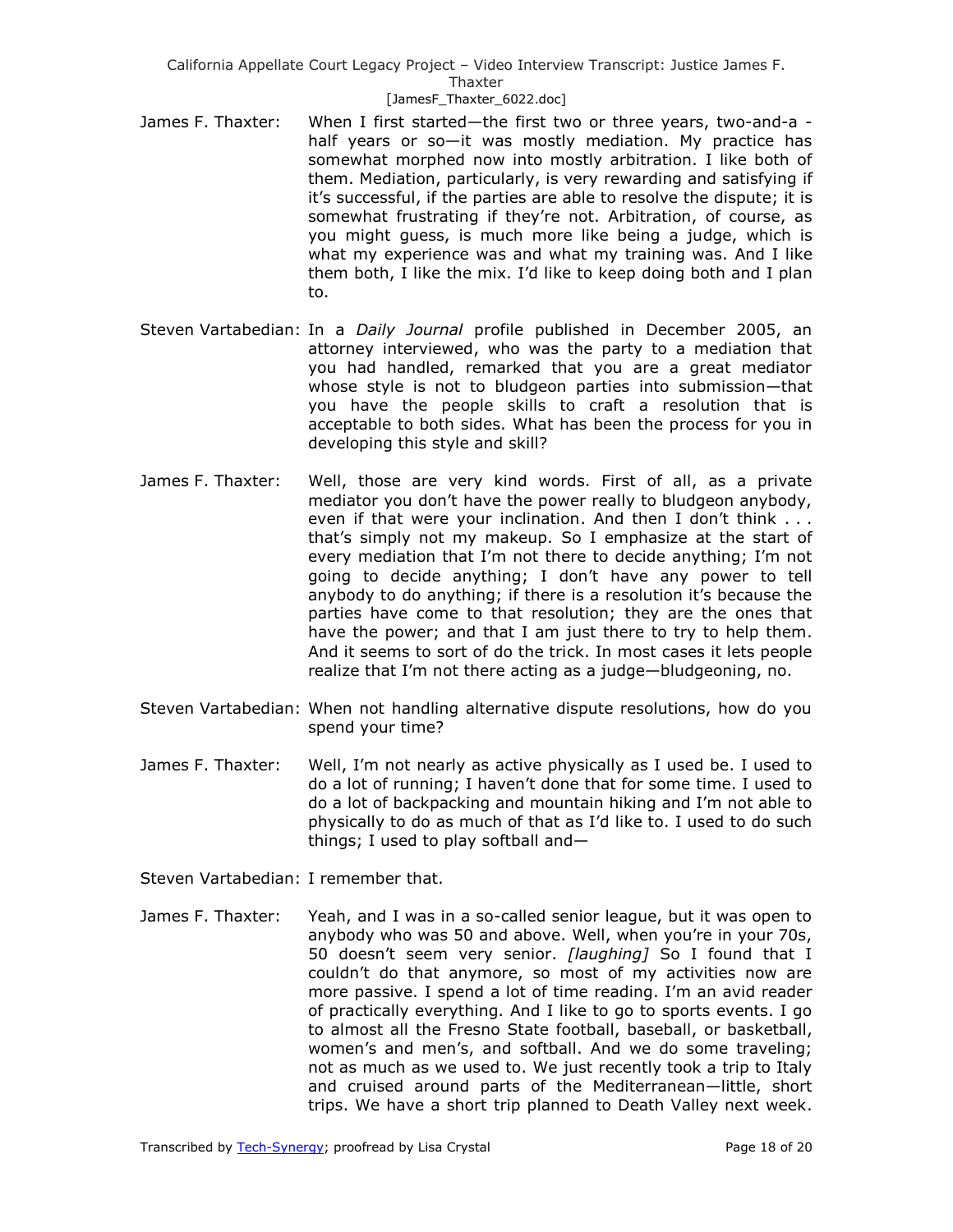> And somehow you find that the time is filled and you wonder, how in the world did I ever used to do a job or do other things?

- Steven Vartabedian: Previously we talked a little about your wife Carol and your daughter Linda. You also have a son Paul and some grandchildren; so could you please tell us a little bit about each of your family members?
- James F. Thaxter: All right. Linda, our daughter who is married as I said—back when we were in . . . she was born back when we were in law school—became an accountant. I said I was going to become an accountant; I never did, but she did. And she is in the . . . I've forgotten her exact title now, but I think it's finance director or director of finance, at the United Way of Fresno County. She has been very successful in her career; she just recently has been going through a divorce, which is not a happy thing.

My son Paul is a banker and he is with a local bank, has a responsible position with them.

## (01:05:02)

He is married to . . . his wife's maiden name was Kristen Enns, a local girl, and she is a speech pathologist, so she's developing a little practice of her own. And they have two daughters, Morgan and Paige, who are 10 and 7; and so we try to spend as much time we can with them, obviously, and it's been a joy watching them grow up.

- Steven Vartabedian: I haven't experienced that yet, that something (Voice Overlap) as a parent.
- James F. Thaxter: Well, you will, I'm sure.
- Steven Vartabedian: Now I noticed Carol at one time was a gemologist. Does she do any of that anymore?
- James F. Thaxter: Yes, Carol has done several very interesting things. One of the things she got interested in is antiques. She collected antiques and furnished our house with a lot of antiques, and through that she became interested in antique jewelry—and through that, why, she became interested in gemology. And in about 1983, yes, 1983, she learned about the Gemological Institute of America, which is one of the—maybe the only—gemological and educational institutions. That's in Santa Monica. She entered a residence program and actually lived down there in an apartment for about six months while she went to this gemology course. And I would commute back and forth on weekends. So she is a graduate gemologist. She did not use it in a commercial way; she didn't want to go into the business or anything like that. What she did find that helped her with was